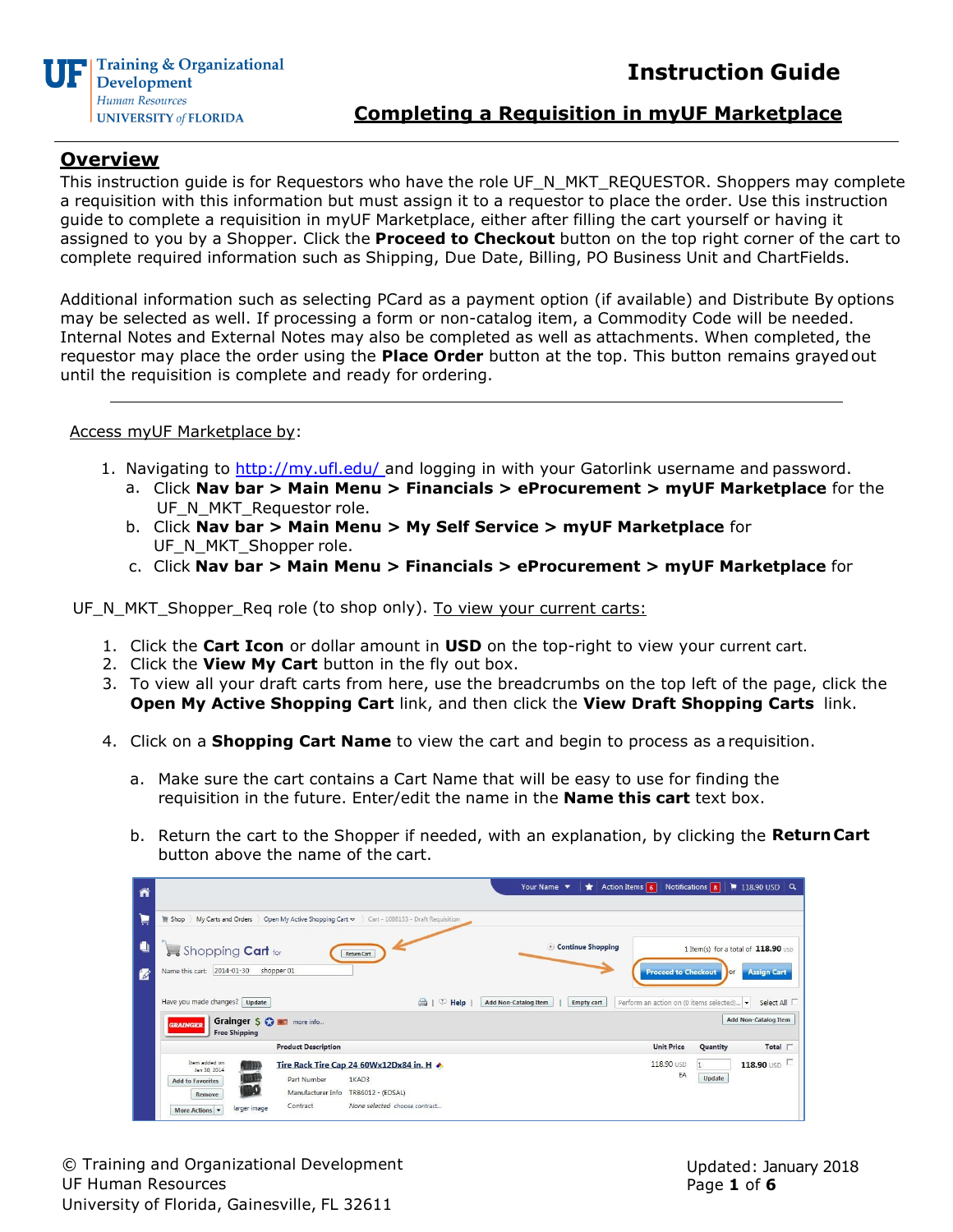

**Completing a Requisition in myUF**

#### To process as a requisition:

- 1. To process a cart as a requisition, click the **Proceed to Checkout button** at the top.
- 2. The system will display the requisition for each step in the **Guided Checkout** at the top--the orange, highlighted step is what is currently on the screen ready for editing.
- 3. Some steps may be completed with default values from the User Profile. Please use the instruction guide, "Setting up Your User Profile."
- 4. A green checkmark means complete; a red triangle means needs attention. Keep in mindthat defaulted information may still require review even though the step indicates it is complete.
- 5. Click the **Final Review** step at the end to view the entire requisition at once.
- 6. Not all steps will be required for all requisitions.

| ñ  | Action Items $\boxed{6}$ Notifications $\boxed{8}$<br>Your Name v                                                                                                                                                                                                 | $\parallel$ 118.90 USD Q                                         |  |  |  |  |  |
|----|-------------------------------------------------------------------------------------------------------------------------------------------------------------------------------------------------------------------------------------------------------------------|------------------------------------------------------------------|--|--|--|--|--|
| Þ  | My Carts and Orders<br>Open My Active Shopping Cart $\sim$<br>Cart Information - 1088153 - Draft Requisition<br>Shop                                                                                                                                              |                                                                  |  |  |  |  |  |
| y  | Cart Information 1. Shipping 1. Bill To and PCard 4. Chartfields<br>External Notes and Attachments<br>Internal Notes and Attachments<br><b>Final Review</b>                                                                                                       | Place Order<br>or                                                |  |  |  |  |  |
| 14 |                                                                                                                                                                                                                                                                   | <b>Assign Cart</b><br>Return to shopping cart (Continue Shopping |  |  |  |  |  |
|    | ◎ You have completed the required information in this step. At this point, you can do the following:<br>Proceed to the next step: Shipping. Go straight to the end: Final Review.<br>Requisition PR Approvals PO Preview Comments Attachments History             |                                                                  |  |  |  |  |  |
|    | Shipping<br>Bill To and PCard<br>Chartfields<br>Supplier Info<br>Summary                                                                                                                                                                                          | $\oplus$                                                         |  |  |  |  |  |
|    |                                                                                                                                                                                                                                                                   | Hide value descriptions                                          |  |  |  |  |  |
|    | <b>Cart Information</b><br>$\overline{\phantom{a}}$                                                                                                                                                                                                               |                                                                  |  |  |  |  |  |
|    | These values apply to all lines unless specified by line item<br>edit<br>Cart Name<br>shopper 01<br>2014-01-30<br>Description<br>no value<br>Priority<br>Normal<br>Prepared by<br>Joe Shopper<br>Joe Shopper<br>Original Submitter<br>Joe Shopper<br>Prepared for |                                                                  |  |  |  |  |  |

Ship To:

1. Click on the Shipping tab to view the section, or click the Ship To in the guide at the top, then click the **Edit** button to edit.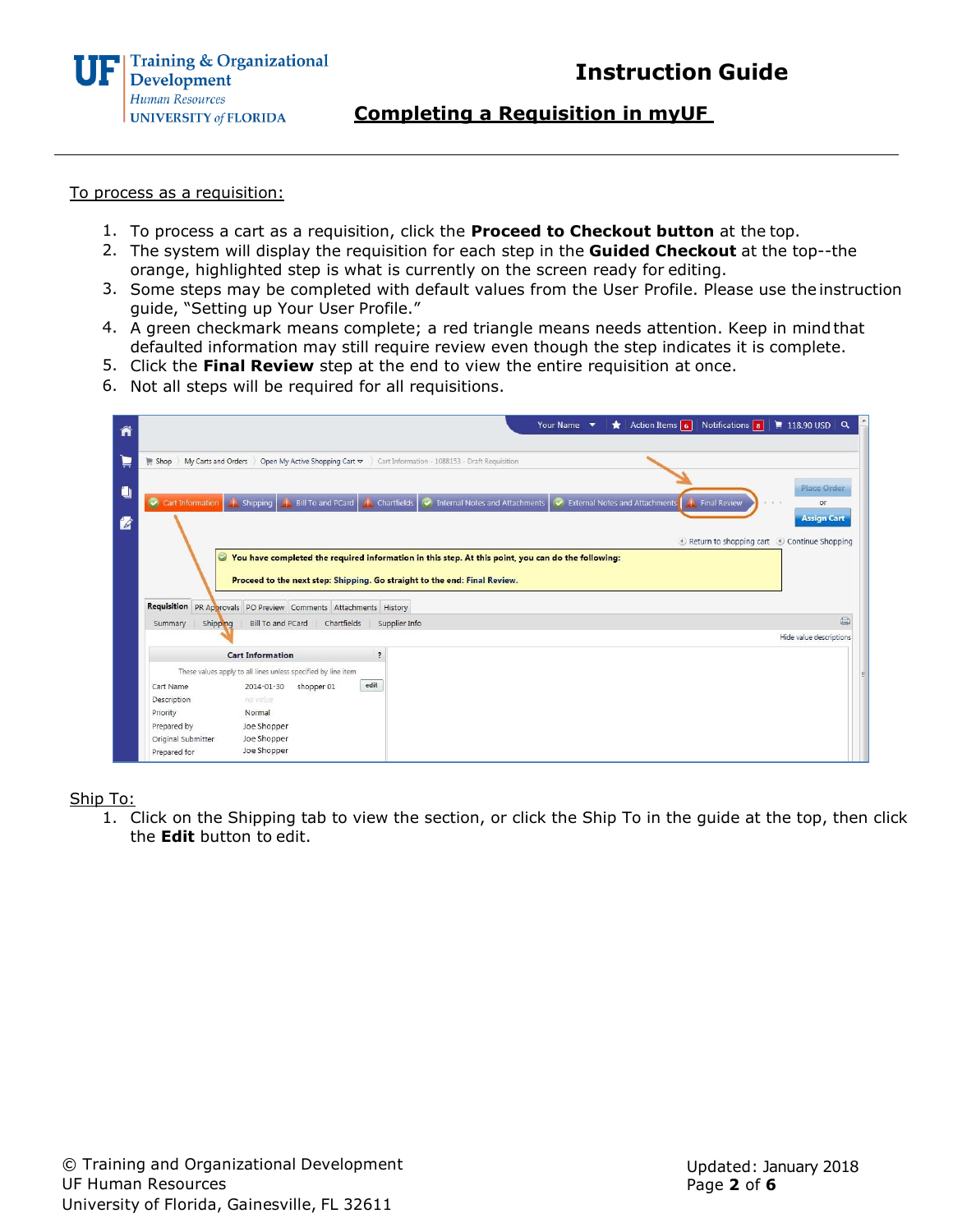

**Instruction Guide**

# **Completing a Requisition in myUF**

| $\blacksquare$ | Place Order<br>↑ Shipping 1. Bill To and PCard   1. Chartfields   ◆ Internal Notes and Attachments   ◆ External Notes and Attachments   1. Final Review<br>Cart Information<br>or<br>$4 - 4 - 4$                                                                  |
|----------------|-------------------------------------------------------------------------------------------------------------------------------------------------------------------------------------------------------------------------------------------------------------------|
| 佬              | <b>Assign Cart</b><br>Return to shopping cart (Continue Shopping                                                                                                                                                                                                  |
|                | The list below needs to be addressed before the order can be placed.<br>· Shoppers may complete this field or proceed to Assign Cart. This field is required for Requestors: Shipping address<br>Requisition PR Approvals PO Preview Comments Attachments History |
|                | $\oplus$<br><b>Shipping</b><br><b>Bill To and PCard</b><br>Chartfields<br>Supplier Info<br>Summary                                                                                                                                                                |
|                | Hide value descriptions                                                                                                                                                                                                                                           |
|                | <b>Shipping</b><br>These values apply to all lines unless specified by line item<br>Ship To<br>edit<br>Shipping address<br>to address<br>Shoppers may complete<br>this field or proceed to<br>Assign Cart. This field is<br>required for Requestors $\mathscr O$  |

- 2. Edit the existing address or select a new one for the requisition by clicking the **edit** button and following one of the three options below.
	- I. To modify the existing address:
		- a. Add the **Attn:** name and the **Building/Room** number.
		- b. Click the **Save this address for future use** checkbox if you would like to save this in your profile for future selection and use.
		- c. Click the **Save Changes** button to use.
	- II. Select from the **Or choose from your addresses** list by clicking the **Use** button--these are from your User Profile.
	- III. Search campus-wide for the address you need in the **Or select a new address** window. a. Search by building name or part of the street address in the **Nick**
		- **Name/Address Text** box. Street addresses must be official UF Facilities locations. For example, for Elmore Hall, enter "Elmore" or "971" as part of the street address 971 Elmore Drive.
		- b. Click the **Search** button.
		- c. Click the **Use** button to the left of the needed address to add to requisition.
		- d. If you do not find the street address needed, please call the Procurement Help Desk at 392 352-1335.
- 3. Under the Ship To address, edit the **Requested Delivery/Due Date** by clicking on the Edit button to the right. A Due Date is the date a good is needed by or the date a service will end, such as a lease. If left blank, today is assumed to be the due date.

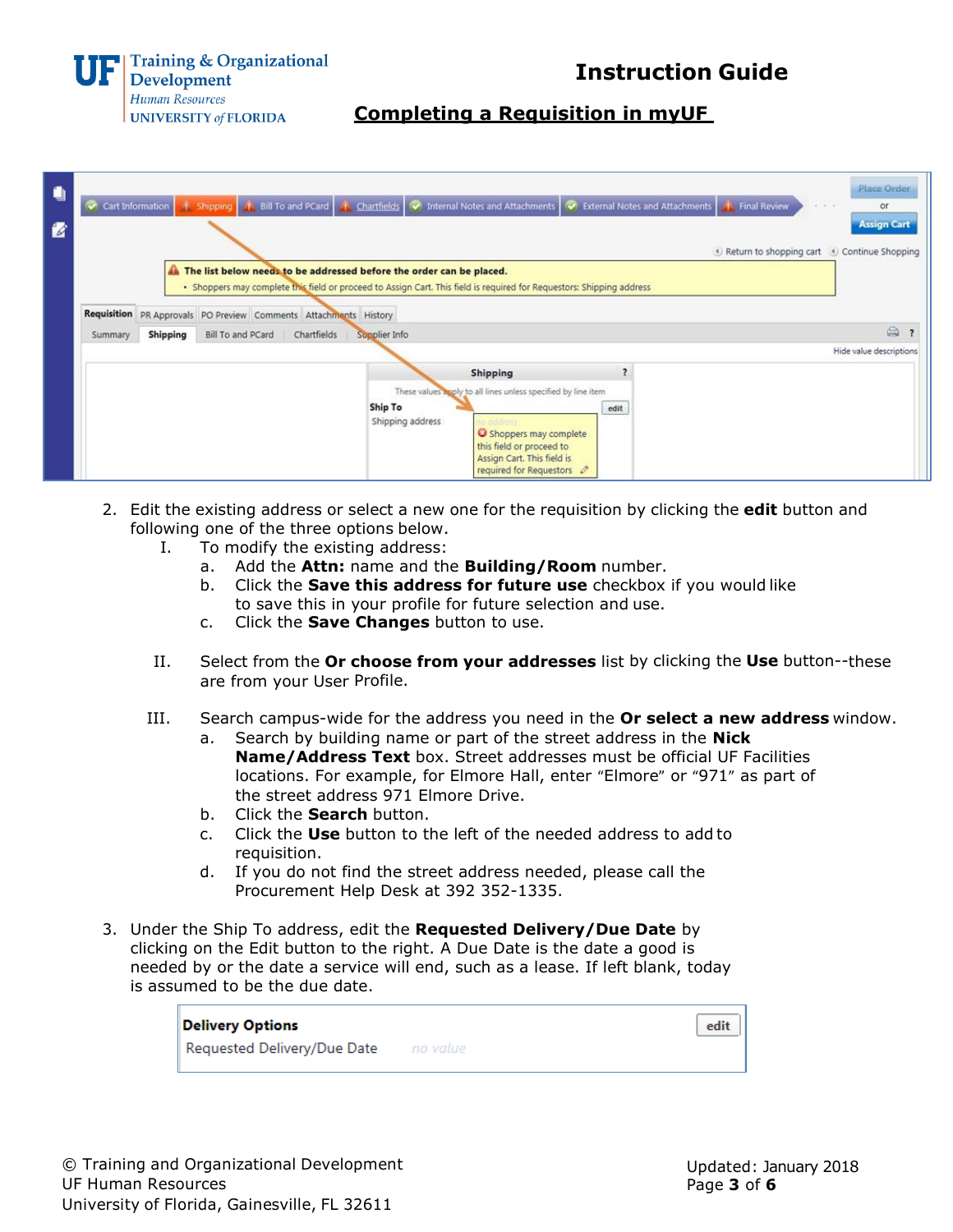

**Instruction Guide**

# **Completing a Requisition in myUF**

The **Due Date** is important because regular processes in myUFL won't close a purchase order if the due date is still in the future. This is especially useful if you need the PO to remain open for multiple invoices. Set it to the end of the fiscal year.

| <b>Delivery Options</b>     |                                | $\overline{2}$ |
|-----------------------------|--------------------------------|----------------|
| Requested Delivery/Due Date | Œ.<br>09/30/2017<br>mm/dd/yyyy |                |
|                             | Save<br>Cancel                 |                |

4. When the changes are complete, the screen will display a green checkmark next to Shipping. Click the next step to proceed or click **Review** at the end to edit the entire requisition.

### **Bill To and PCard:**

To complete the **Bill To** information:

- 1. Click the **Edit** button next to the Bill To line, inside the Bill To and PCard window.
- 2. Follow the same instructions for selecting a shipping address keeping in mind

Billing addresses are not tied to PO Business Units.

|                                                                                 | Cart Information V Shipping |  | <b>Bill To and PCard</b>                                         | Chartfields $\sim$                                                                                                                                                                       | Internal Notes and Attachments                                                   | <b>External Notes and Attachments</b> |  | <b>Final Review</b> | <b>Place Order</b><br>$4 - 4 - 4$<br>or<br><b>Assign Cart</b><br>Return to shopping cart Continue Shopping |
|---------------------------------------------------------------------------------|-----------------------------|--|------------------------------------------------------------------|------------------------------------------------------------------------------------------------------------------------------------------------------------------------------------------|----------------------------------------------------------------------------------|---------------------------------------|--|---------------------|------------------------------------------------------------------------------------------------------------|
|                                                                                 | $\bm{\omega}$               |  | Requisition PR Approvals PO Preview Comments Attachments History | You have completed the required information in this step. At this point, you can do the following:<br>Proceed to the next step. Bill To and PCard. Go straight to the end: Final Review. |                                                                                  |                                       |  |                     |                                                                                                            |
| <b>Shipping</b><br>Bill To and PCard<br>Chartfields<br>Supplier Info<br>Summary |                             |  |                                                                  |                                                                                                                                                                                          |                                                                                  |                                       |  | $\bigcirc$          |                                                                                                            |
|                                                                                 |                             |  |                                                                  |                                                                                                                                                                                          |                                                                                  |                                       |  |                     | Hide value descriptions                                                                                    |
|                                                                                 |                             |  |                                                                  | <b>Ship To</b>                                                                                                                                                                           | <b>Shipping</b><br>These values apply to all lines unless specified by line item | edit                                  |  |                     |                                                                                                            |

PCard Information:

- 3. Click the **Edit** button to assign or unassign a PCard as payment method for the requisition as appropriate for the PCard policy and the cardholders individual limit.
- 4. If a user needs a PCard activated in the system, they need to sign-in at least once, then complete the myUF Marketplace PCard Access Form at https://www.fa.ufl.edu/apps/purchasing/Marketplace/ to have it added to the system.
- 5. Use the instruction guide, "Using PCards in myUF Marketplace" at https://learn-and-grow.hr.ufl.edu/toolkits-resource-center/financialtoolkits/myuf-marketplace/
	- If the vendor does not accept PCard, the option to assign a PCard will notbe available.

© Training and Organizational Development UF Human Resources University of Florida, Gainesville, FL 32611

Updated: January 2018 Page **4** of **6**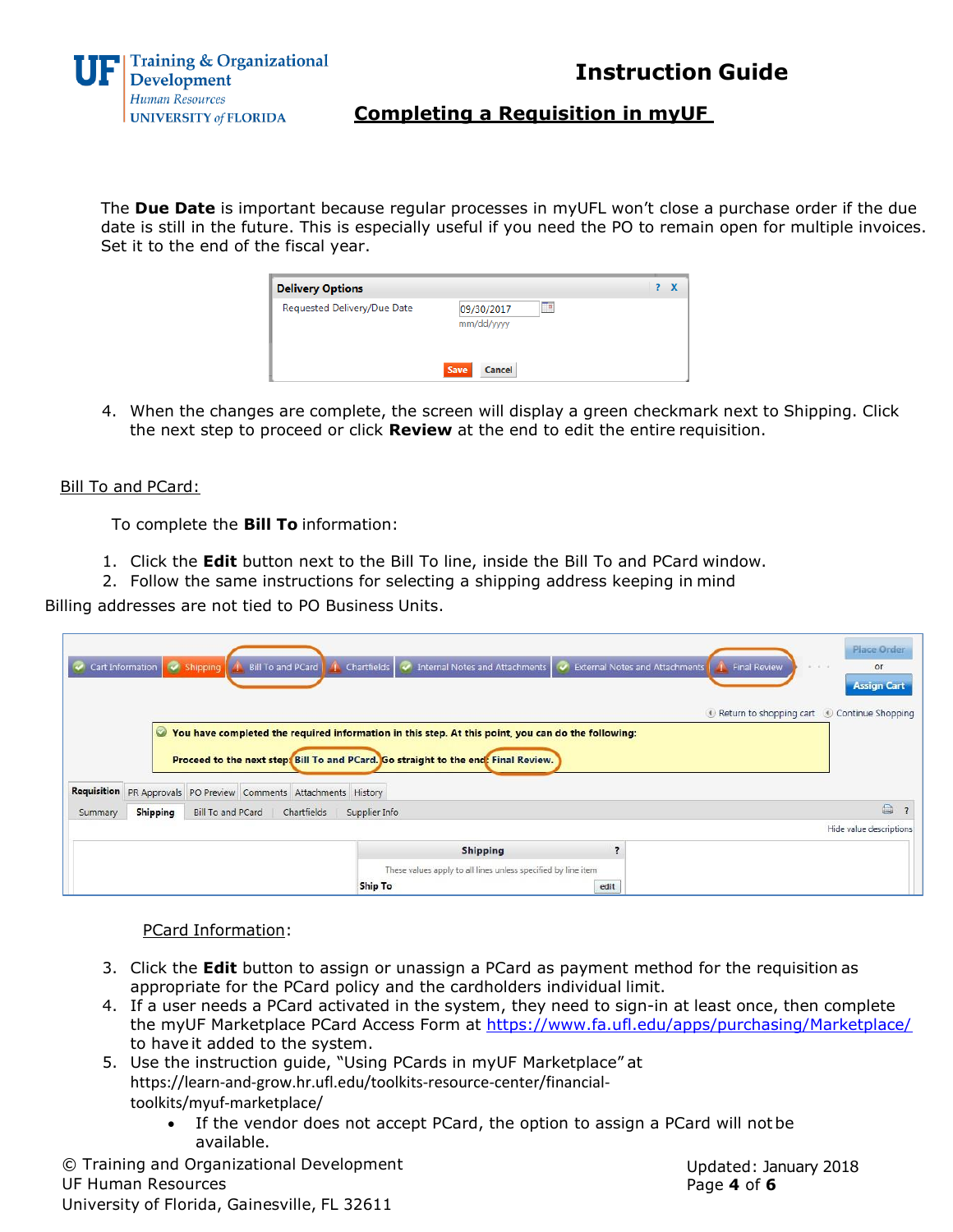



## **Completing a Requisition in myUF**

### Other Information – Distribute By:

- 1. Use this option if you need to pay the PO over time over several invoices, such as with a Standard Service Requisition.
- 2. Click the **Edit** button.
- 3. Select from the **Distribute By** dropdown to distribute by **Amount** or by **Quantity.**

### ChartFields:

PO Business Unit:

- 1. Click the **Edit** button to enter a PO Business Unit.
- 2. This will be the first four digits of your Dept ID.
- 3. You will be able to find the PO in myUFL by searching for it with this PO Business Unit.

### ChartFields:

- 1. Click the Edit button to enter or modify any of the ChartFields needed for this requisition.
- 2. If paying with a Project ID, enter the Activity ID as 1 and the PC Business Unit as GRANT, otherwise, leave these fields blank.
- 3. ChartFields are the same as in myUFL; scroll to the right to view them all.
- 4. For creating split distributions, see the instruction guide, "Processing a Split Distribution in myUF Marketplace".
- 5. Enter Dept ID, Fund Code, Program Code and Account Code, or click the **Select From All Values** link to search for each of these.
- 6. If they are part of the Shopper or Requestor or Approver's **User Profile** and theyare marked as Default they will auto populate the field, otherwise, click the dropdown, **Select From Profile Values,** for each of these to select and add to the requisition.
- 7. Enter any additional ChartFields needed such as Source of Funds or Flex.

### Internal Notes and Attachments:

- 1. Click the **Edit** button to add an internal note which will go to your department financial approver and to the Purchasing Services Department if the requisition is routed that way. Click the **Save** button.
- 2. Click the **add attachments** link to upload an attachment. Browse for your attachment and click the **Save** button.

### External Notes and Attachments:

- 1. Click the Edit button to add an external note which will go to the vendor. Enter your notes and click the Save button.
- 2. Click the add attachments link to upload an attachment for the vendor. Browse for your attachment and click the Save button.
- 3. To see if an enabled vendor reads External Notes or attachments review the myUF Marketplace Enabled Vendor Reference Tool on this page. https://procurement.ufl.edu/uf-departments/myufmarket/vendors/